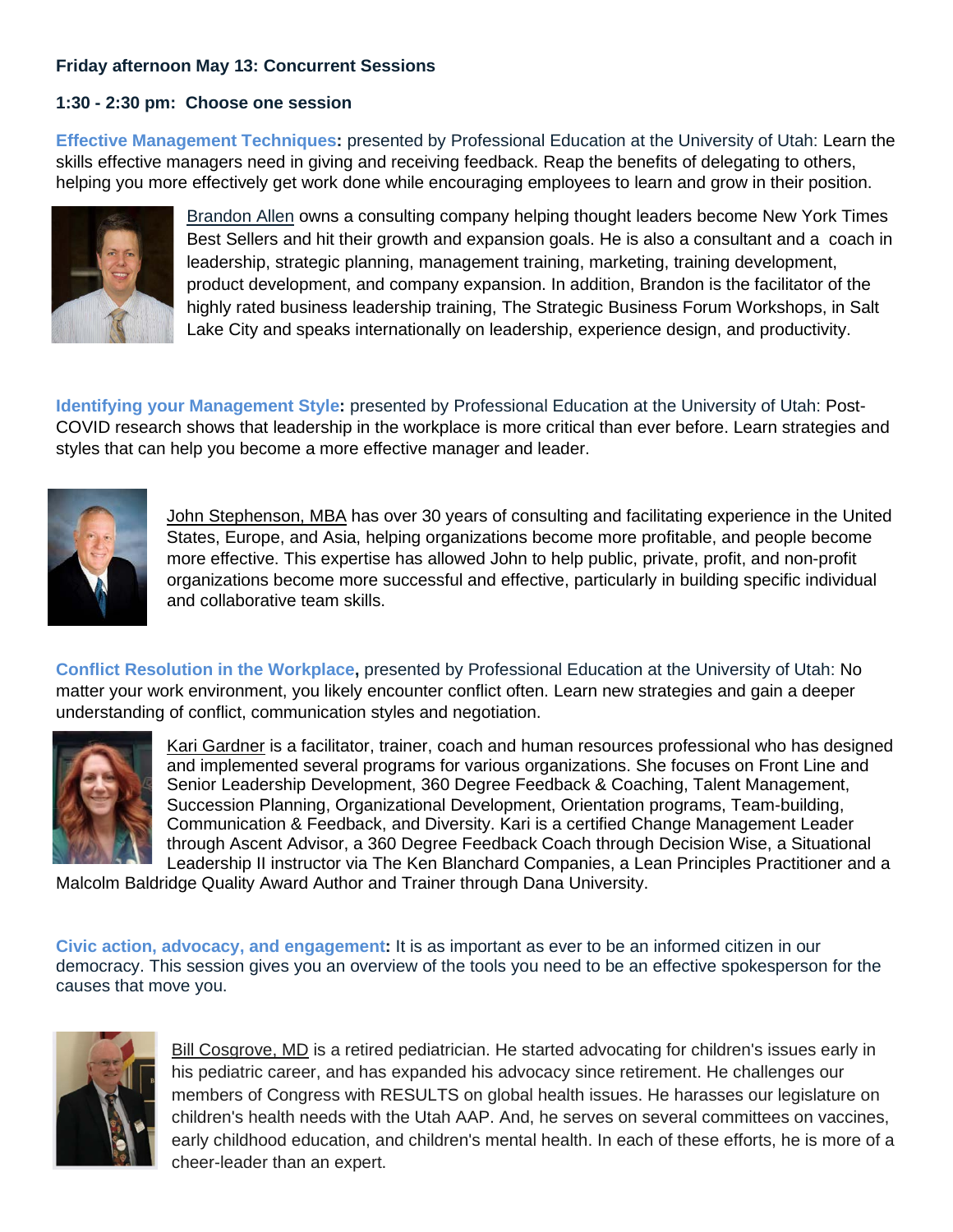

Scott Leckman, MD is a Past District Governor, a general surgeon, and a member of the Rotary Club of Salt Lake. He is the current District 5420 Foundation Chair and Assistant Regional Rotary Foundation Coordinator for Zone 27. He is long-time volunteer with two advocacy groups, RESULTS and Citizens' Climate Lobby. He currently serves on the board of both organizations.

**Collaborative service:** Rotary clubs & community organizations. Learn how to raise money and start a project with a community-based organization.

**Please note**: Two clubs are presenting at 1:30pm, two different clubs are presenting at 2:30pm.

**1:30pm:** Connecting Communities with a Coats and Quilts Drive: How two Logan Rotary clubs, a dozen nonprofits, good publicity, and community donations generated more than 2,000 quilts, blankets, and winter wear to help residents cope with the cold weather.



Dr. Jay Black, Logan Rotary Club President, is trained as a journalist. He had a Rotary Foundation Fellowship for International Understanding in the 1960s for graduate studies in Australia.



Dwight Whittaker worked as Vocational Rehabilitation Counselor in Idaho, helping Special Ed. students and troubled youth find jobs in their communities. He then was the CEO the Idaho Vocational Training Program for adults with disabilities, which became a non-profit organization. He was the first President of the Board of Directors of the President's Committee for The Employment of People with Severe Disabilities who live West of the Mississippi. Dwight joined Rotary in 1987 in Rotary, and is now a Logan, Utah Rotarian.

Cedar City's Golf Ball Fundraiser Benefiting Childhood Hunger: Learn how the Cedar City Rotary Club and community partners sponsored a Golf Ball Fundraiser in support of childhood hunger in the third poorest county in Utah.



Miriam Keener initially joined Rotary in Arkansas. She moved her membership to Cedar City in 2016 and is currently Club President and previously served as Membership Chair. Before retiring, Miriam served as Chief Human Resources Officer for MGM Resorts. In 2022-23 she will serve on the District Membership Committee.

**2:30pm:** Book Bags for Newborns: Blanding and Monticello Clubs combined to apply for the Governors Collaboration Grant. We created book bags to give to newborns at San Juan and Blue Mountain Hospitals.



Lisa has been a Rotarian since 2011 and has served as Club President 3 times along with other positions and served as an Associate Governor for 4 years. She is the Executive Director of San Juan Foundation, a nonprofit that assists schools and other community organizations within San Juan County, Utah.